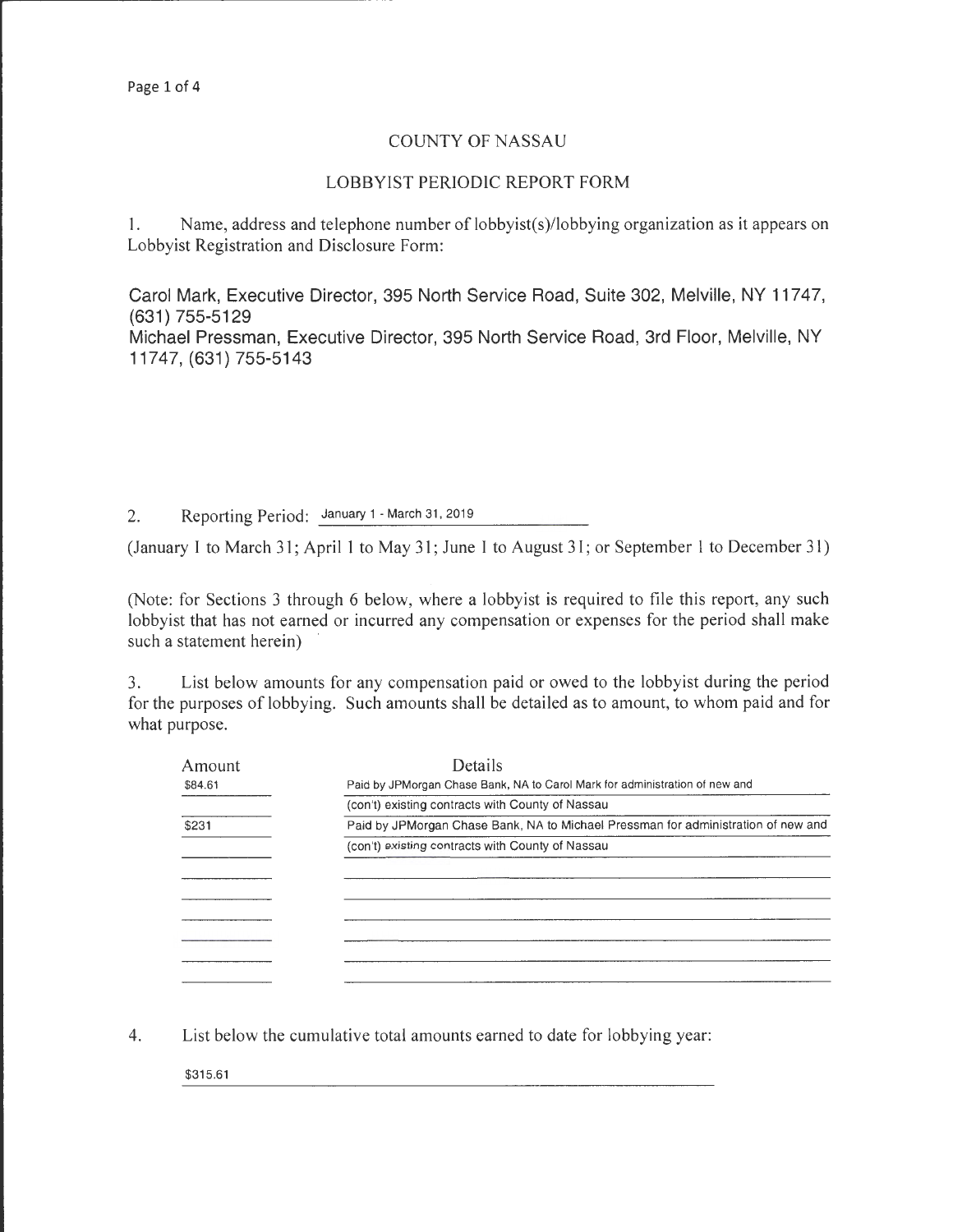Page 2 of 4

5. List below amounts for any expenses expended or incurred by the lobbyist during the period for the purposes of lobbying. Such amounts shall be detailed as to amount, to whom paid and for what purpose.

| Amount                                             | Details |
|----------------------------------------------------|---------|
| \$0.00                                             | N/A     |
|                                                    |         |
|                                                    |         |
|                                                    |         |
|                                                    |         |
| ______                                             |         |
|                                                    |         |
|                                                    |         |
|                                                    |         |
|                                                    |         |
| <b>STATISTICS</b> IN CONTINUES IN THE CONTINUES OF |         |

6. List below the cumulative total amounts expended to date for lobbying year:

N/A

(In lieu of completing 7 through 10 below, you may attach a copy of your Lobbyist Registration and Disclosure Form, provided the information has not changed.)

7. List whether and where the lobbyist(s)/lobbying organization is registered as a lobbyist (e.g. Nassau County, New York State):

Carol Mark and Michael Pressman are registered New York State, Nassau County, and Suffolk County lobbyists.

8. Name, address and telephone number of client(s) by whom, or on whose behalf, the lobbyist is retained, employed or designated.

JPMorgan Chase Bank, N.A. 383 Madison Avenue New York, NY 10179 (631) 755-5129 OR (212) 270-4182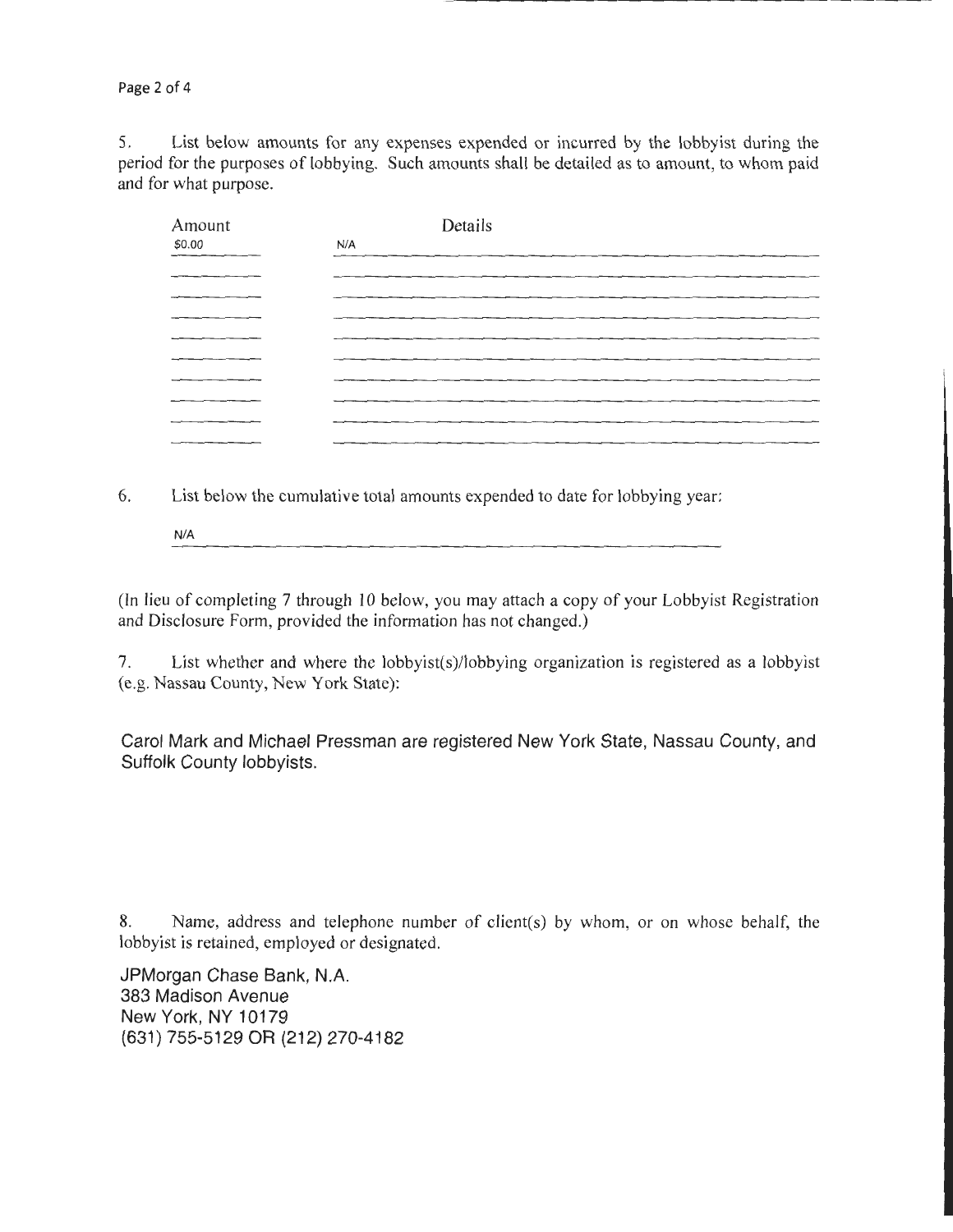9. Describe lobbying activity conducted, or to be conducted, in Nassau County, and identify client(s) for each activity listed, during the Reporting Period.

Communication on behalf of JPMorgan Chase Bank NA by Carol Mark and Michael Pressman for the administration of new and existing contracts with Nassau County.

10. The name of persons, organizations or governmental entities before whom the lobbyist has lobbied during the period.

IT Commissioner Nancy Stanton; Deputy County Treasurer Rolando Fernando; County Treasurer Beaumont Jefferson